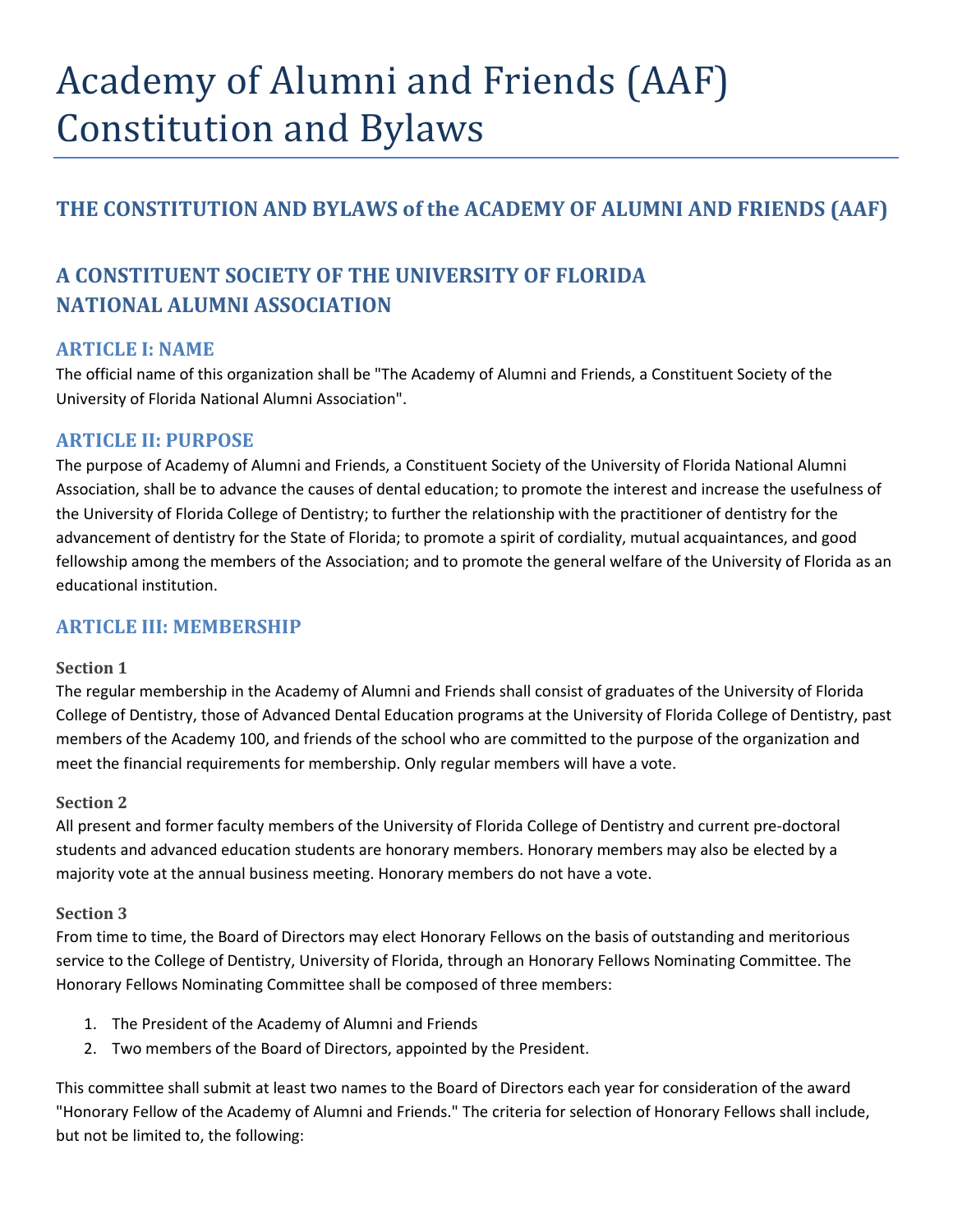- 1. Service and contribution to the Academy of Alumni and Friends, including offices held, committee appointments and recruitment of members.
- 2. Service and contribution to the College of Dentistry of the University of Florida and to dental education in the state of Florida.
- 3. Service and contribution to organized dentistry, including offices held, committee appointments, and honors awarded clinical and literary presentation, and professional reputation.

Upon consideration and election by the Board of Directors, Honorary Fellow(s) will be awarded these fellowships at the annual business meeting of the Academy of Alumni and Friends.

## **ARTICLE IV: FINANCES**

#### **Section 1**

Contributions. Requirements for membership shall be based on the following:

- 1. The different categories of membership and any associated fund raising are set and approved by the Board of Directors.
- 2. The fiscal year shall be from July 1 through June 30.
- 3. Honorary Fellows shall not be required to make an annual contribution.

#### **Section 2**

Assessments. No assessments shall be levied without the consent of a majority of the membership.

#### **Section 3**

Finance Committee. The Board of Directors shall be the Finance Committee. It shall be the duty of this committee to decide upon the disposition of all funds of the organization, consistent with its purposes and the policies of the University of Florida, and to authorize payment of all running expenses of the organization.

## **ARTICLE V: BOARD OF DIRECTORS**

#### **Section 1**

Administration of the activities of the Academy of Alumni and Friends shall be vested in the Board of Directors. The Board of Directors shall consist of:

- 1. The elective members
- 2. The Dean of the College of Dentistry or his or her designate
- 3. The immediate past president as ex officio for one year. The second year and thereafter shall be invited to attend two Board of Director meetings per year.
- 4. The Dean's appointed Director of Development (ex officio)
- 5. The Dean's appointed Director of Alumni Affairs (ex officio)
- 6. Two at-large faculty members appointed by the Dean
- 7. The chairperson of the Development Advisory Committee (ex officio)

The elective members shall only be dentists (except for dental student positions), and are

- 1. President
- 2. Vice President/President Elect
- 3. Secretary-Treasurer
- 4. Four at-large representatives, two being alumni and two being non-alumni friends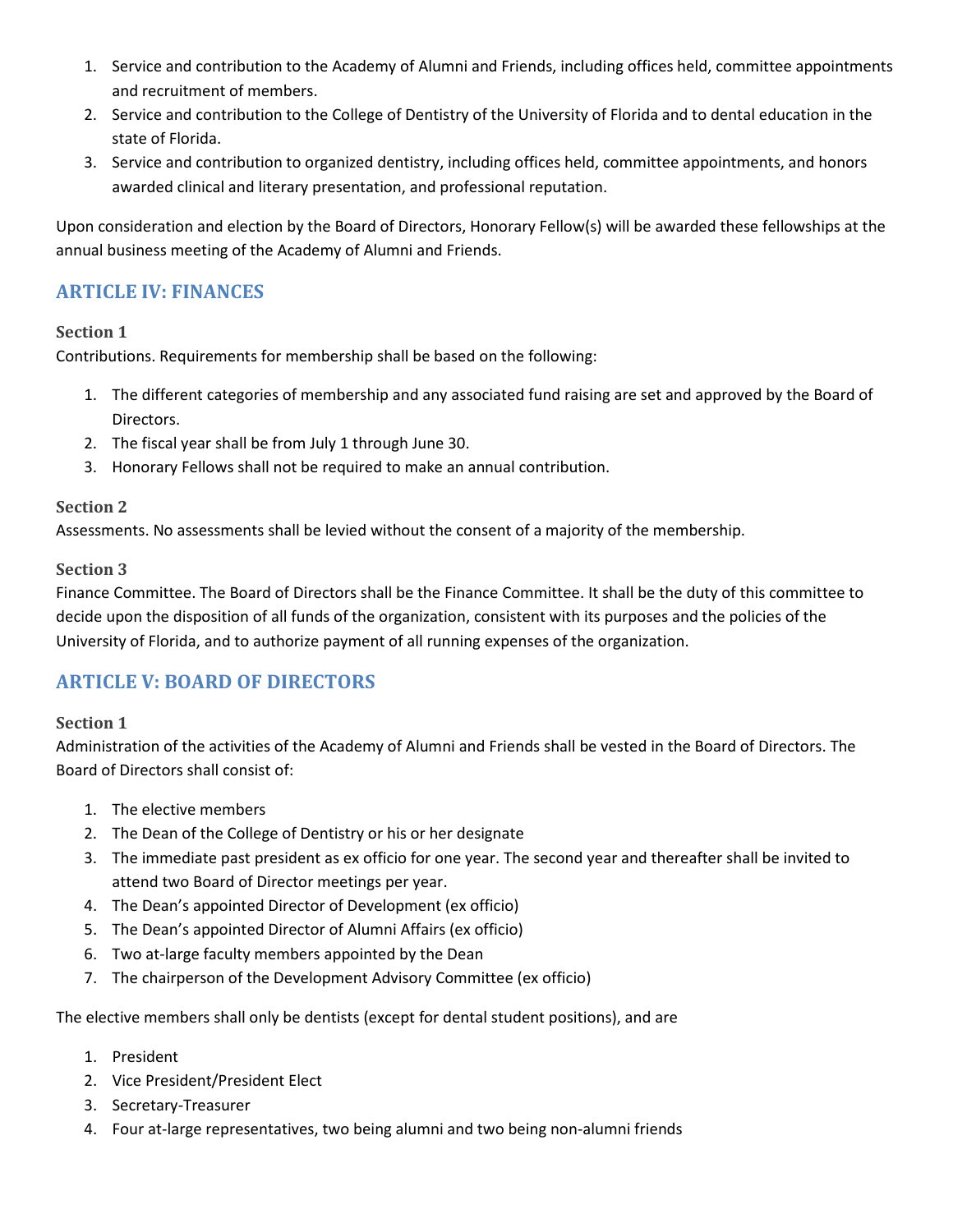- 5. Six district representatives, one each from districts which parallel those of the Florida Dental Association (no designation of alumnus or non-alumnus friend for these district positions)
- 6. Two student representatives, who may not serve as officers.
- 7. One Admissions Committee representative

#### **Section 2**

The President, Vice President/President Elect and Secretary-Treasurer shall each serve a one-year term, from July 1 June 30. At least two of the line officers shall be alumni, and one may be a non-alumnus friend. Up to ten other elective members from the general membership shall be elected to serve for two-year terms on a staggered basis. The student representatives serve for two years unless they are a senior student. The admissions committee representative shall be an alumnus/a without children enrolled in the doctor of dental medicine program or seeking admission to the program. The admissions committee representative shall be elected to serve a three-year term.

A Nominating Committee of three active members shall be appointed by the President at least 90 days prior to the annual business meeting to select one candidate for each of the elective member's positions, as appropriate. The candidates for President, Vice President, and Secretary-Treasurer must be members of the Board of Directors. In selecting a nominee for a district representative position, the Nominating Committee shall consult with alumni and friends in that district. The Nominating Committee shall present the slate of nominees to the general membership at the annual business meeting. Nominations for all elective positions may also be made from the floor at the annual meeting. All elective members shall be elected by the general membership at the annual business meeting.

#### **Section 3**

Unforeseen vacancies on the Board will be filled by appointment by the President of the Academy of Alumni and Friends.

#### **Section 4**

Meetings of the Board of Directors shall be held twice a year, and more often at the discretion of the President or if called for by three Board members. Members will be notified of a meeting by mail more than one month prior to the meeting. A quorum shall consist of eight elective members of the Board, and a quorum will be necessary to conduct business.

#### **Section 5**

All members of the Board who are present will have one vote on all motions brought before the Board. Motions shall be passed or failed by a simple majority vote of those voting.

#### **Section 6**

Board members will remain in good standing by attending each meeting or by submitting reasons for failure to attend prior to the meeting. One unexcused absence will result in automatic replacement of the member.

#### **ARTICLE VI: MEETINGS**

#### **Section 1**

An annual business meeting shall be held at the University of Florida at a time and place to be determined by the Board. Other meetings may be called at the discretion of the President of the Academy of Alumni and Friends.

#### **Section 2**

A quorum of the general membership of the Academy of Alumni and Friends membership shall consist of those members present at the annual business meeting.